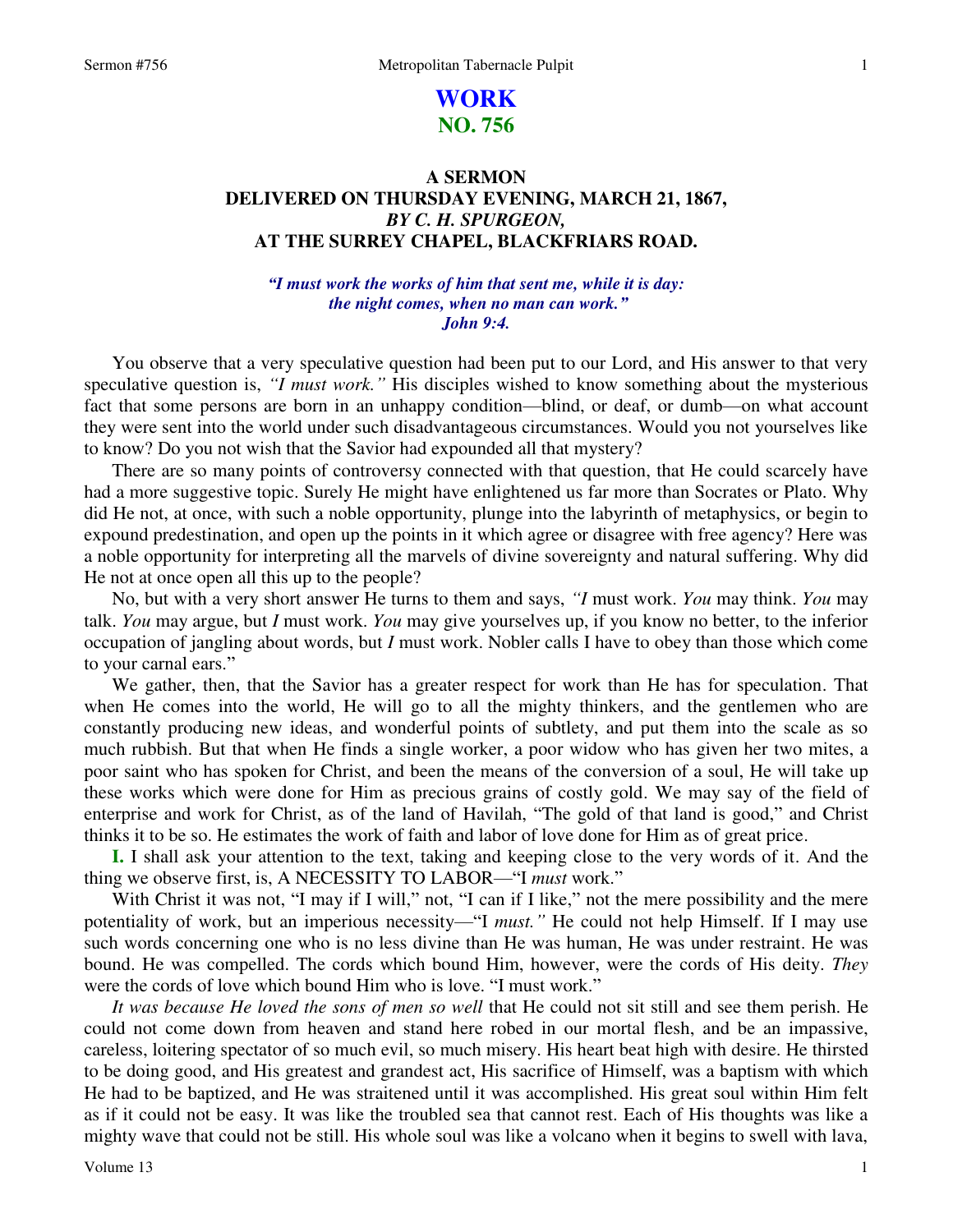and wants vent. He must let His soul run out in hot consecration and devotion to the cause of those whom He came to save. "I *must,"* He says. "I *must* work."

 Not only was it the love within which made the compulsion, but it was also *the sorrow without* which compelled Him. That blind man had touched the secret chord that set the Savior's soul at work. If that blind man had not been there, or rather, if it had been possible for the Savior to forget the cases of misery which existed around Him, then He might, perhaps, have been quiet. But because always before His soul He saw the multitudes perishing as sheep without a shepherd. Because, far more vividly than you and I have ever done, He had realized the value of a soul and the horror of a soul being lost, He felt as though He could not be still. "I *must* work," said He.

 Fancy yourselves, my brethren, standing on the beach when a ship is being broken on the rocks. If there were anything that you could do towards the rescue of the mariners, would you not feel within yourselves, "I *must* work"? Why, it is said that sometimes when the crowd sees a vessel going to pieces, and hear the cries of the drowning men, they seem as if they were all seized with madness, because, not being able to give vent to their kindness and brotherly feeling towards the perishing ones by any practical activity, they know not what to do, and are ready to sacrifice their own lives if they might but do something to save others. Men feel that they must work in the presence of so dreadful a need.

 And Christ saw this world of ours quivering over the pit. He saw it floating, as it were, in an atmosphere of fire, and He wished to quench those flames, and make the world rejoice, and therefore He must work to that end. He could not, He could not possibly rest and be quiet. He knew not how to take His ease even at night.

> *"Cold mountains and the midnight air Witnessed the fervor of His prayer."*

 And when He was faint and weary, and needed to eat, He would not eat because the zeal of God's house had eaten Him up, and it was His meat and His drink to do the will of Him that sent Him. The love within and the need without acted towards one common end, and formed an intense necessity so that the Savior must work.

 Moreover, you must remember that *He had come into this world with an aim which was not to be achieved without work, but which was a passion with Him. And therefore He must work because He desired to achieve His end—*the salvation of the many whom the Father had given to Him. The gathering together in one those that were scattered abroad. The finding of the lost sheep. The restoration of the fallen—He *must* accomplish these object.

 Eternal purposes must be fulfilled. His own surety engagements must be honored. He had loved His own which were in the world, and He loved them so that He could not leave the world until all His work should be completely done, and He should be able to say, "It is finished." So, hopefully looking forward to the recompense of the reward, anticipating the glory of bringing men from the thralldom of their sins, and conducting them into the tower of salvation, He longed and panted to work.

 The soldier who is desirous of promotion scorns peace and longs for war, that he may have an opportunity of ascending in the ranks. The young man who wants to carve out a position is not satisfied to vegetate in a country village. He wants work, wants it because he knows that work is the way of rising in the world. It is right enough, if a man has a just ambition, that he should seek the means by which that ambition may be attained.

 Our Savior's ambition was to be crowned with the gems of the souls which He had saved, to be the great friend of man, the great Redeemer of mankind, and consequently He must work. He must be men's Savior. He cannot be their Savior without working. And therefore the passion within, the need without, and the great and all-absorbing aim which drew Him onward, furnished three cords which bound Him, like a sacrifice, to the horns of the altar. "I must work."

 Now, brethren, without enlarging upon a theme so tempting, let us ask whether you and I feel the same compulsion. For if we are as Christ was in the world, if we are worthy to be called His followers at

2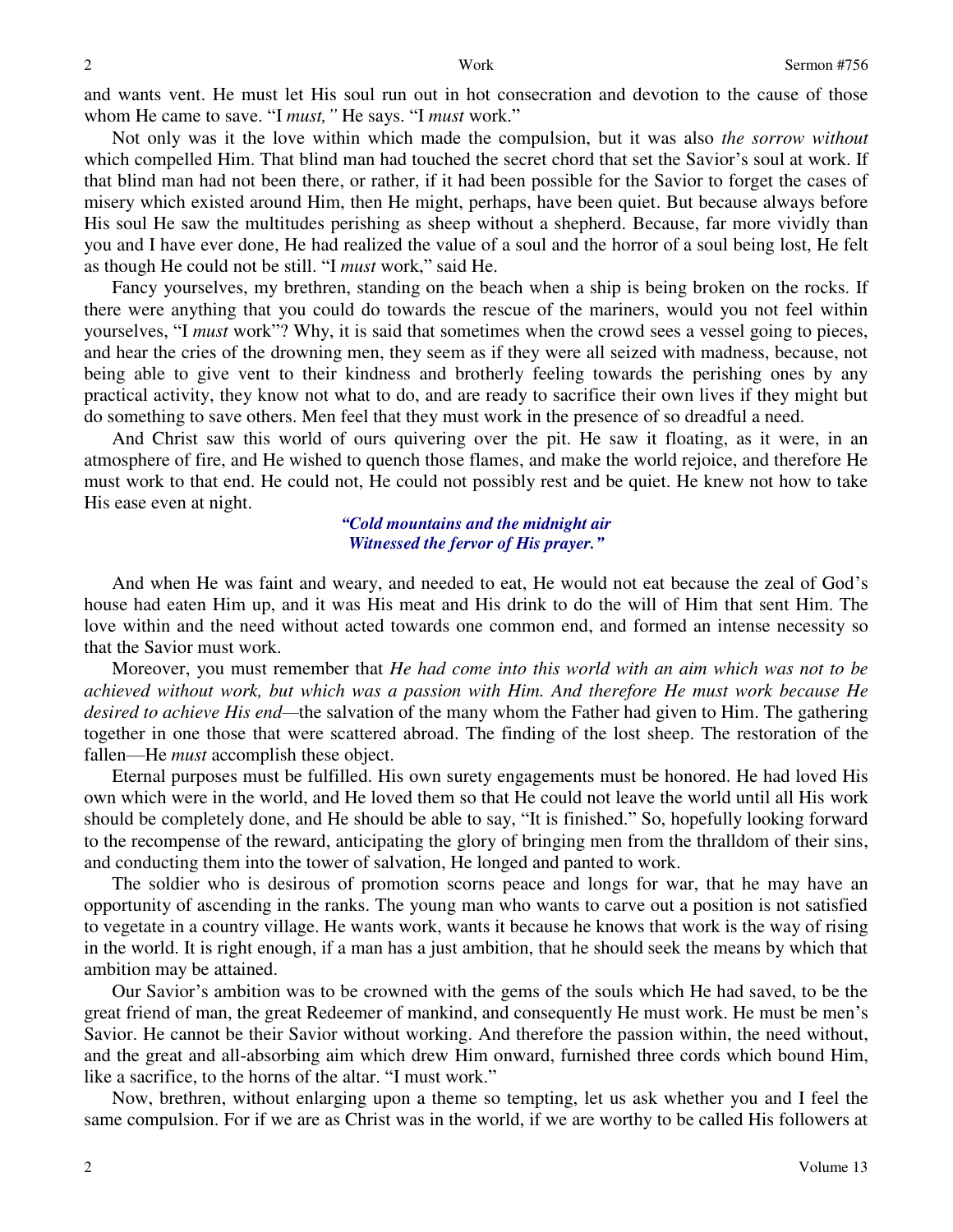all, we must be compelled with His compulsion, we must be weighted with His load. *Do we feel as if we* MUST work? Oh, there are so many professors who feel that they must feed! Nay, they must be fed. They do not even get so far into activity as to desire to feed. But they must be fed as with a spoon—and they desire to have certain precious Gospel truths broken down and dissolved into soup for them, and put into their mouths while they lie in bed, almost too idle to digest the food after they have received it.

 There are some other Christians who feel as if they must always find fault with other people's work, as if it were a passion with them to criticize and judge. Many besides these are there who must be excused from working. They will dodge anyhow to get out of any task. They count it no small thing if they can escape giving to any charitable or Christian object, or if they can avoid exposing their own precious selves to any kind of sorrow or toil in the service of the Lord Jesus. I trust *we* are not of such a cowardly spirit as this. If we are, then let us leave off bearing the name of the Gospel. As one said, "Either be a Stoic, or give up being called a Stoic," so I would either be a Christian, or else give up being called a Christian. This is not to be a Christian—to shun work for Christ. I do trust, however, that we have felt this compulsion—"I must work."

Why *must* I work? That I may be saved? Oh, no! God forbid! I am saved, if I am a Christian—saved, not through my own works, but through Christ's works. I have heard the Gospel which tells me that there is life for a look at the crucified One. I have looked to Christ, and I am saved. Then why must I work? Why, *because* I am saved. If He bought me with His blood, I must spend myself for Him who bought me. If He sought me by His Spirit, I must give myself to Him who sought me. If He has taught me by His grace, I must tell others what I have learned from Him. The motive which constrains to Christian activity is not so base and selfish a one as that of obtaining heaven thereby. Why, even a Romanist (a masterly Romanist however—strange anomaly that so sweet a song should come from so foul a cage of unclean birds!) could sing*—*

> *"My God, I love Thee; not because I hope for heaven thereby, Nor yet because who love Thee not Must burn eternally.*

*"Thou, O my Savior, Thou didst me Upon the cross embrace. For me didst bear the nails and spear, And manifold disgrace."*

 Our love is caused by Christ. His love to us makes us feel that we must work for Him. When we were little children, a kind friend made us very happy one day, and yet a second and a third time did that same friend make our little hearts leap for joy. And when we went to bed we said, before we fell asleep, "I wish we could do something for Mrs. So-and-so. I wish I could give Mrs. So-and-so something." Perhaps we had no money. But the next morning we got a few flowers out of the garden, and we set off so pleased to take our little bouquet to our kind friend, and we said, "Please accept this little present, for you have been so kind to me." We felt as if we could not help it, and we were only afraid lest our little present would not be received. And we felt that if we could have done ten, twenty, or fifty times as much, we should have thought it all too little. But it was our happiness to do what we did, and to wish to do more.

 The same spirit prompts us to wish to do something for the Lord Jesus. Oh! will He accept anything from me? Will He let me try to increase His glory? Will He suffer me to feed His lambs, or to be a shepherd to His sheep, or to look after three or four girls in a Sunday school, or to watch over one child as for Him, or to give a tract away, or to subscribe of my substance to any of His interests? Oh, then, how good it is of Him to let me! How I wish I could do more! O that I had a thousand hands to work for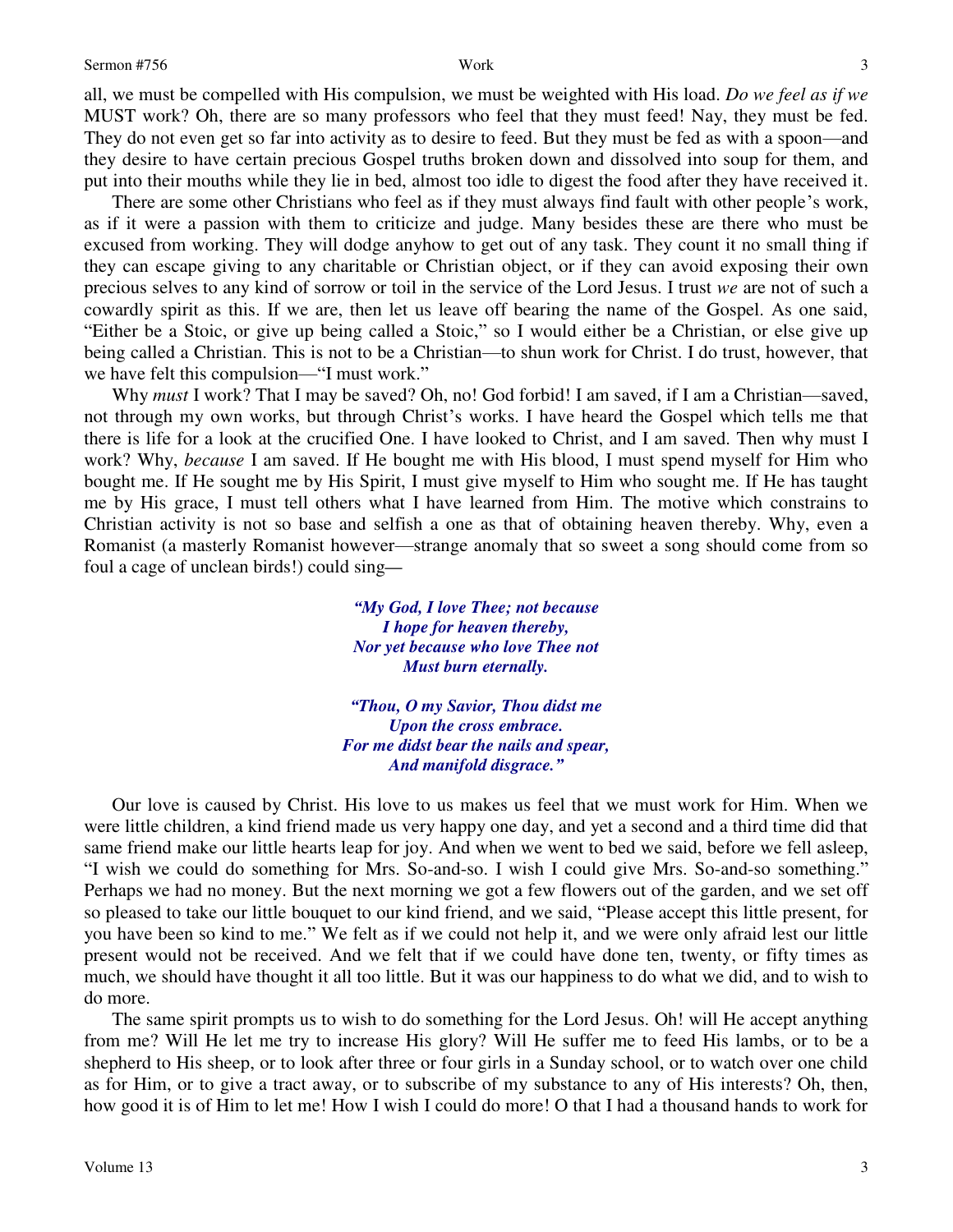Him, a thousand hearts and a thousand tongues, that I might spend all for Him! I hope you feel, brethren, that the love of Christ which is in you makes you say, "I must work."

 Then, if you live in this neighborhood, and most of us, I suppose, do live this side of the water, can you go through the courts and streets, can you go into the darker parts of the neighborhood, those close to here which you know, without feeling, "I must work"? I wish, sometimes, that some of you people, some of you who have got on tolerably well in the world, and who live a little farther out in the country where the air gets a little purer—I wish you could be made to sniff sometimes the air in which poverty always lives in this city of ours, and I think you would feel then as if you must work.

 Our city missionaries must sometimes feel marvelously enthusiastic, I should think, from the sights which they see and the sounds which they hear. They must feel as if they must work, for men are dying, hell is filling, the Gospel is not taken to the people, and the people do not come to the Gospel, and the multitude go their way as though there were no Christ, and no heaven, and would to God I could have said, no hell after they died. But there is their portion, and they live here as if they were preparing themselves for inheriting it. May we get, then, to understand, by God's grace, the first part of the text, "I must work."

**II.** Now, secondly, let us notice that here is A SPECIALITY OF WORK—"I must work the works of him that sent me."

 There are plenty of people who say, "I must work," but there are very few who say, "I must work the works of him who sent me." Oh! the work, the brain-work and head-work that is done in London to get rich! It is very proper, of course. If a man wants to get on in the world, he must work. It is very well. I would not say to any young man, "Be idle." If you want to prosper in anything, throw your whole soul into it, and work as hard as you can. Many, many people feel the compulsion of working to get on, or working to support a family. Very proper indeed. But I need not exhort you to do it, for I dare say, as honest and moral men, you will feel that compulsion without any exhortation from me.

 Some work in order to get fame. Well, that is not so bad a thing in its way. But I need not speak about it, for those who choose that path will fall into it without my advice. But here is the point, "I must work the works of him that sent me." Christ came into this world neither to be a King among kings, nor to be famous among the famed, but to be a Servant of servants, and to fulfill the will of God. "Lo, I come: in the volume of the book it is written of me, I delight to do your will, O my God." He came to do it, and having come, He did it.

 Observe the character of the work which Christ performed. It was not a work of His own devising. It was not a work which He had set to Himself of His own will, but it was a work which had been ordained of old and settled by His Father. "I came not to do my will, but the will of him that sent me."

 Observe too, that Christ made no picking nor choosing about this work. He says, "I must work the *works*, " not some of them, but all of them, whether they should be works of drudgery or works of honor, bearing reproach for the truth, or bearing testimony to the truth. Works of suffering Himself or works of relief to those that suffered. Works of silent secret groaning, or works of ministry in which He rejoiced in spirit. Works of prayer on the mountainside, or works of preaching on the mountain's brow. Christ had given Himself up unreservedly to do for God whatsoever the Father should bid Him do.

 And all these works were works of mercy, works of soul-saving, unselfish work, works not selfish or egotistical. He saved others. Himself He could not save. They were not works by which He increased His own treasure, He distributed to the needy. Not works by which He lifted Himself up, He condescended to men of low estate. Not works by which He earned honor among men, He gave His back to the smiters. The reproaches of them that reproach fell upon Him. His works were works of pure philanthropy to men, and of entire consecration to God.

 I wonder whether you and I, as Christians, have ever fully and thoroughly realized a compulsion to do such works as these? "I must work the works of him that sent me." O my brethren, it is so easy to work our own works, even in spiritual things, but it is so difficult to be brought to this—"I must work the works of him that sent me." Understand me, there are ten thousand actions good in themselves,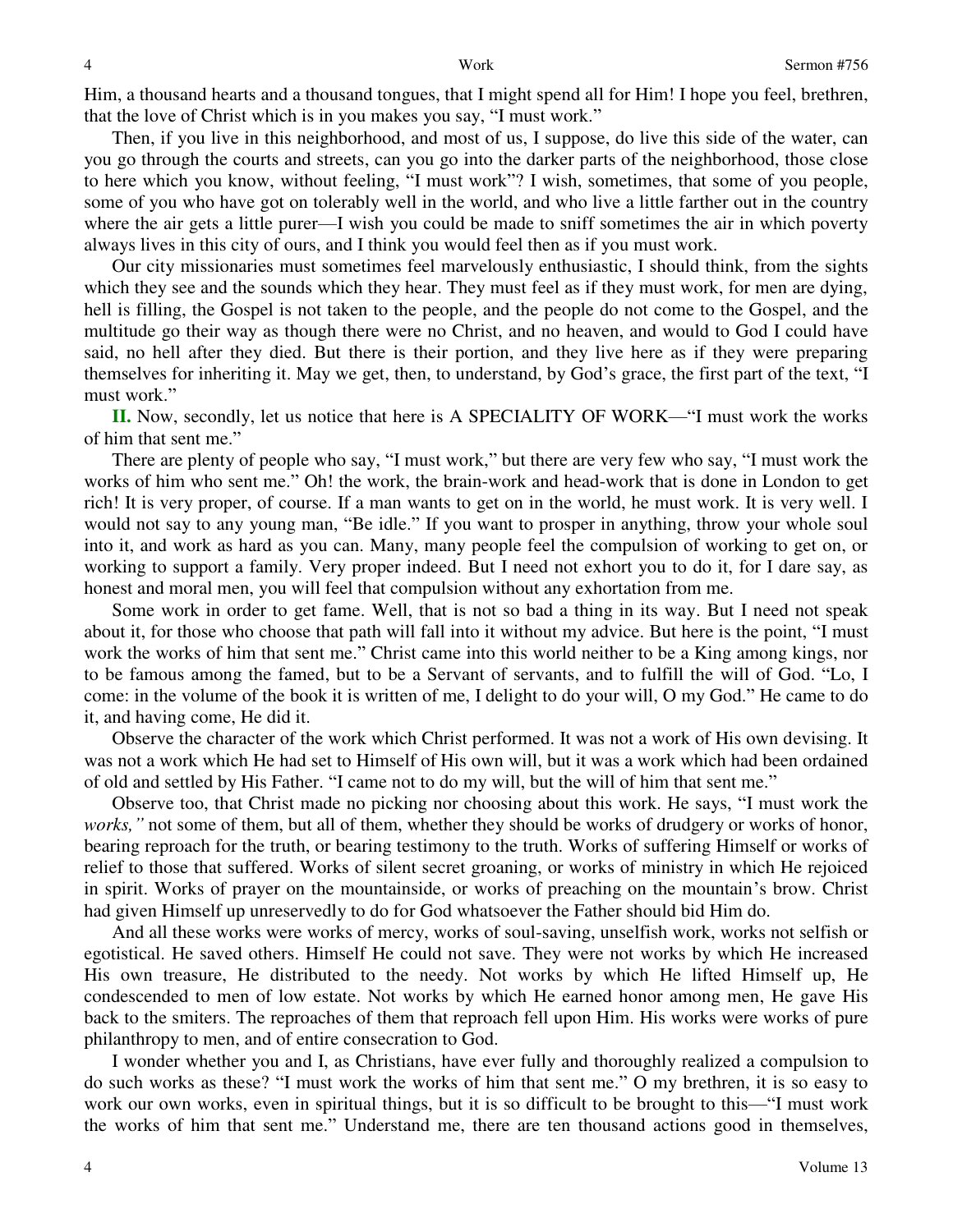which it might not be right for me to choose as my avocation in life. I know a great many persons who think it is their business to preach, but who had much better make it their business to hear for a little while longer. We know some who think it is their business to take the headship of a class, but who might be amazingly useful by giving away some tracts, or by taking a seat in a class themselves for a little while.

 The fact is, that we are not to pick and choose the path of Christian service which we are to walk in, but we are to do the work of Him who sent us. And our object should be, as there is so much work to be done, to find out what part of the work the Master would have us do. Our prayer should be, "Show me what You would have me do"—have *me* do in particular, not what is generally right, but what is particularly right for me to do.

 My servant might, perhaps, think it a very proper thing for her to arrange my papers for me in my study, but I should feel but a very slender amount of gratitude to her. If, however, she will have a cup of coffee ready for me early in the morning, when I have to go out to a distant country town to preach, I shall be much more likely to appreciate her services.

 So, some friends think, "How I could get on if *I* were in such-and-such a position, if I were made a deacon, if I were elevated to such a post." Go your way, and work as your Master would have you. You will do better where He puts you than you will where you put yourself. You are no servant, indeed, at all, when you pick and choose your service, for the very spirit, the very essence of service consists in saying, "Not my will, but thine be done. I wait for orders from the throne—teach me what You would have me do."

 On this point, however, there is, perhaps, less need of insisting than there is of insisting upon the other. We must feel ourselves impelled to some form or other of spiritual effort, which shall be unselfish, for the good of others, and I ask you Christian men and women, *Do you all feel this?* Oh! what wonders were done by two or three hundred persons after our Lord went up to heaven. Why, they were enough for the evangelization of a world!

 Here is this great city of London of ours, with its three million and more of inhabitants—I know not how many Christian souls there may be in it, but there must be many thousands, and yet up to this day we have been insufficient for the evangelization of this city. For, instead of our meeting its demands, it is a simple matter of statistics, that ten years ago London was better provided for, than with all our efforts, it is now! And is this to be endured? If there were a necessity for this, we might with weeping bow down to the grim necessity. But as there is none, as it is with ourselves that the fault must be, as it still remains with us, let us ask, What is the cause of the mischief?

 It is this—*that all Christians have not learned yet the truth that each Christian is personally to do the work of Him that sent him.* We are not to deputize our ministers to do it, nor to think that we can discharge the service of God by proxy, but each man and woman personally must give himself and herself to the service of Christ, feeling, each one, that he or she can read this text for himself*—"I, I, I*, must work the works of Him that sent me. I must do it if nobody else does. I must—I feel a compulsion. I must in some form or other give myself to those works which are peculiarly the works of God, who sends His people into this wicked world on purpose that they may do them."

 May I say here, by way of illustration, to prove to you that progress is not impossible if we were but willing to make the effort, that probably there is no religious movement in England which is so formidable, which has advanced so rapidly, as that movement of Ritualism, which we sometimes call Puseyism! It is advancing rapidly, and it is advancing in two quarters—two quarters which ought to shame us forever, because they are the two most inaccessible quarters.

 That is to say, you shall find rampant Puseyism laying hold upon the upper classes, getting into the drawing rooms which we thought could not be entered—storming what we thought to be impregnable citadels of rank and lofty respectability. And finding its victims and its worshippers there, and finding them in such a style, and getting them into its grip so wholly and completely, that the substance of the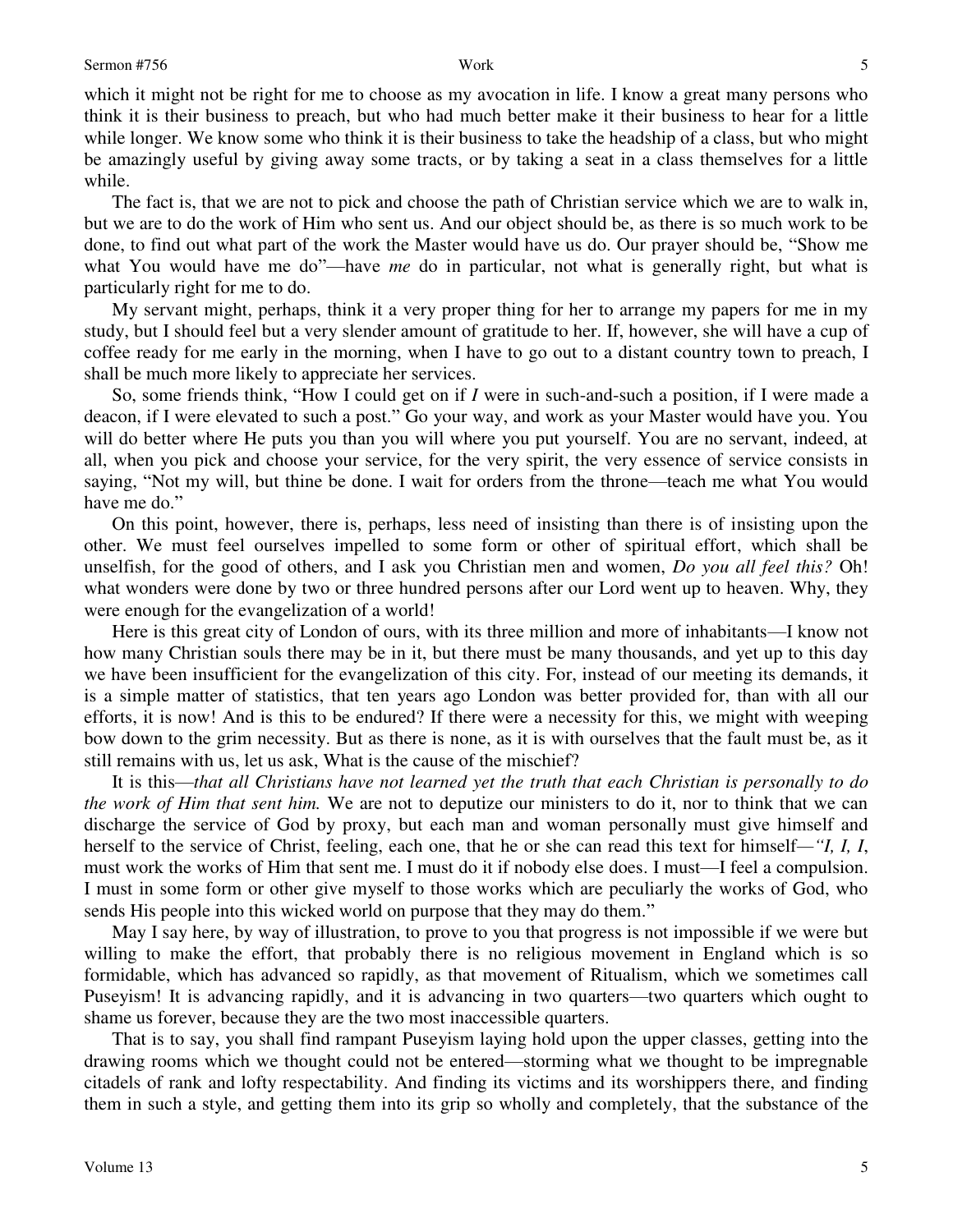rich is given far more thoroughly to their false faith than our substance among us is given to our true faith.

 Then, next, the greatest advance of this system has been made amongst the poorest of the poor, those people who, it is said, will not come to hear the Gospel. Oh! but that is a lie, for they will come to hear the Gospel if the Gospel is but preached so that they can understand it. But it is to the scandal of many Christian churches that these poor people will not go to them, and yet these very same people are affected by this Puseyism, ay, and get converted to it, too, and go down upon their knees as earnest worshippers, and are thorough believers in the whole thing!

 Now, how is this done? Well, I will tell you. It is in this way—the priests who believe in this thing, do honestly believe in it. They believe it to be the truth, and they hold it with a grip that is not relaxed, and they are not ashamed to suffer reproach for it, but come out boldly in their own colors, not hiding, and playing, and shuffling, as some others have done, ashamed to confess what they have done, but they have come out boldly.

 And let me say, all honor to them for the honorable courage they have displayed in their dishonorable work! I like to give the devil his due, and if you see courage even in a foe, you can but let it be called courage. I like, I must say I reverence, the courage of those who will stand up for Rome in the teeth of a prevalent Protestantism, as well as the courage of the Protestant who stands up against Rome in the midst of a prevalent Romanism.

 Now, if they have done all this, and they have done it very much through the real earnestness of the priests, have we not some such courage and earnestness as that among our ministers? I hope that if the ministers have failed here, each one will begin to correct himself, and that we shall become as earnest and as bold in our cause as ever they can be in theirs.

 But the next thing is this—*they make all their members and all their admirers earnest missionaries.*  You shall find them spreading their little tracts, dropping their books, saying a word to those young men in the shop, talking a little to that young lady in the drawing room. You shall find them everywhere sending round their sisters of mercy.

 A minister I know went into the house of one of his members, and said, "There is a sister of mercy going round near here, does she call at this house?" "Oh, yes," was the answer, "certainly. She goes into every room in the house." "Well," said he, "but I did not know that I dared to go into every room. Does the sister of mercy really go into every room here in the house?" "Oh, yes, sir, and into every room in the street." "Well, how is that?" "Oh, I don't know, sir, but she gets in somehow or other."

 And why shouldn't we get in somehow or other? What they can do, why cannot we do? Shall they do after their fashion what we dare not do and cannot do? Oh! it is a fine thing that the soldiers of the Pope should be braver than the soldiers of the cross. Shall it be so? Oh! God forbid. May the old spirit, and the old valor, and the old enthusiasm come back to the Christian church, and there is enough to save London yet. There is enough for us to send back the tide of Popery yet. There is enough yet to vindicate the Gospel, and to show that it is yet a thing of power, mighty through God to the pulling down of strongholds. Only we must come to this, that our work, our activity, must drive itself into the special channel of doing the work of Him that has sent us, and doing it at once.

**III.** Thirdly, as there is a necessity for work, and a specialty of effort, so there is A LIMITATION OF TIME, "I must work the work of him that sent me *while it is day."*

 This limitation of time sounds very weightily to my ears, coming as it does from the lips of Christ. Jesus Christ, the immortal, the ever-living, yet says, *"I, I must work while it is day!"* My beloved, if anyone could have postponed work, it was our eternal Lord. See Him. He is in heaven, but He is working still. There are a thousand ways in which He can serve His church. We believe not in the intercession of the *saints.* They cannot work for us in that land of rest after they quit this world of labor. But we do believe in the intercession of the saints' Master. He can pray for us still. The Head of the church is always active, and yet He said, "I must work while it is day!"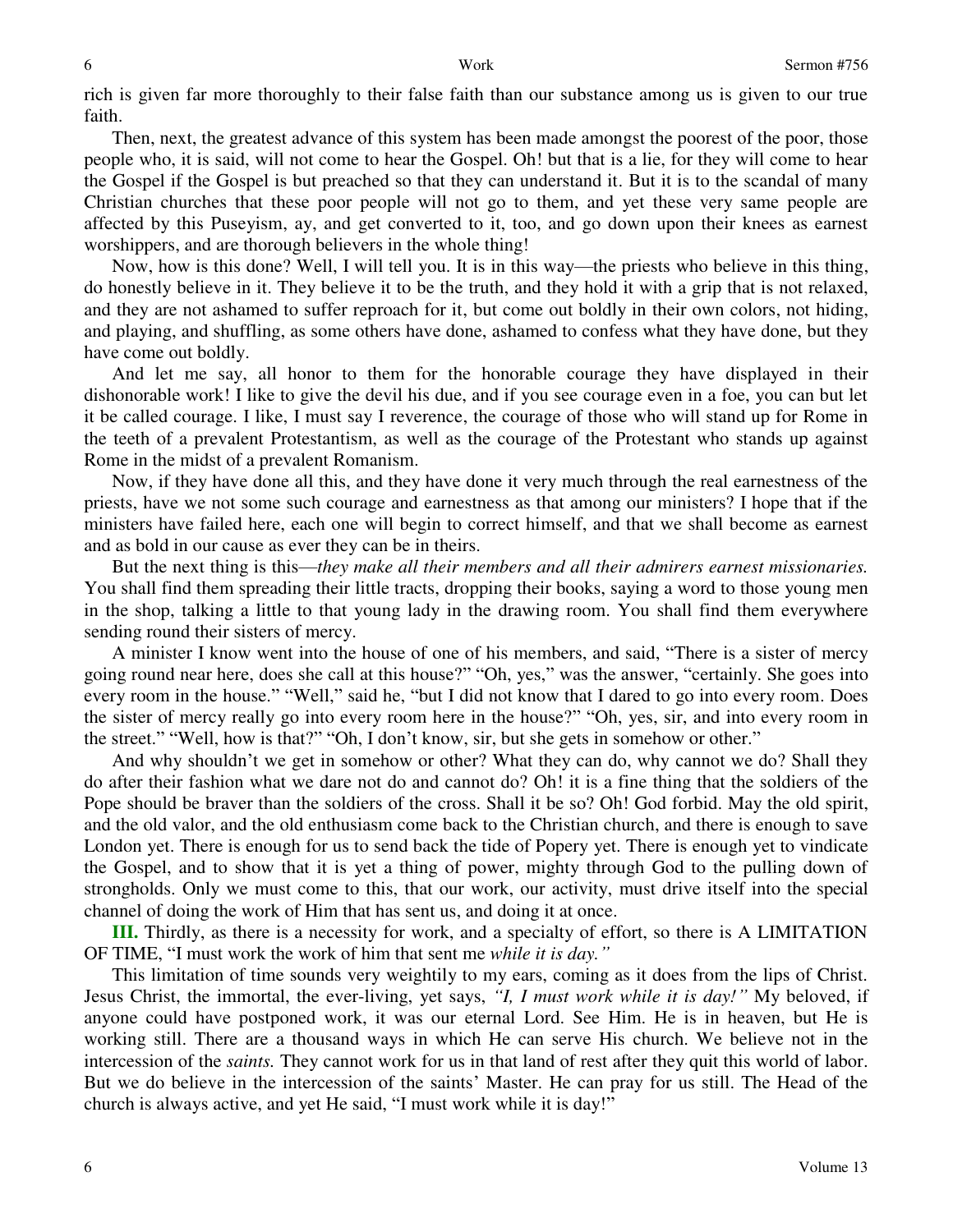Then, see with what force it comes to you and to me, for we can do nothing more with our hands when once the turf has covered our head! All as to work is over then, so heed it as an omen. That word is full of portent which you hear—"while it is day." How long will it be "day" with us? Some days are very short. These wintry days are soon over. My young sister, my young brother, your day may be very brief. *Work while you have it.*

 Is there a sign of consumption? Work, then, do not make that an excuse for idleness, but an argument for labor. Work while it *is* day. Or if there be no such sign, remember that still your sun may go down before it reaches its noon. O young man, wait not till your powers are ripe and your opportunities are large, but say, "I must work the works of him that sent me while it is day." You may never live to be one and twenty. Oh, be a soul-winner before you are a man! Dear sister, seek to be a mother in Israel, a matron for Jesus Christ while yet you are but a girl. Seek to win souls for Jesus while you yourselves are but lambs in Jesus' fold. "While it is day."

 Some of you are getting grey and your day cannot be very, very much longer. Eventide has come, and the shadows are drawn out. Now you must not make the infirmities of old age an excuse for being altogether out of harness. The Master asks not from you what you cannot render, but such strength as you still have, give to Him "while it is day," feeling that you must work the works of Him that sent you.

"While it is day. While it is day." If I had a prophet's eye, and could pick out the persons here for whom the bell will toll during the next month, how this text might suit them! "While it is day!" Dear mother, if you had only another thirty days—another month to live, and you knew it—how you would pray for your children during that month! How you would talk to those dear boys about their souls, though you have never taken them aside and spoken to them yet!

 Dear Sunday school teachers, if you knew that you should only go to school one, or two, or three, or four more Sundays, how solemnly would you now begin to talk with those children in your class! And yet remember, this is the way in which we ought to live and work always. You know Baxter's words*—*

## *"I preach as tho' I ne'er might preach again, And as a dying man to dying men."*

Let us do the same. Then, supposing you should live ten, twenty, or thirty years longer, yet how brief those years are. And when they are gone, they seem but as yesterday! So let me even ring the bell myself. Let me sound the text like a knell in your ear, "While it is day! While it is day! While it is day!"

 And having thus reminded you of your own mortality, let me give the text another sound, as I bid you remember that the "day" may soon be passed, not to you, but *to the objects of your care.* Let me, if you would loiter, remind you that there are two lives here to be insured—another life as well as your own. "While it is day." You cannot speak, you will not have an opportunity of speaking to some people in London tomorrow, *for they will die tonight.* It is impossible that you should have an opportunity of speaking to two thousand of them next week, for they will die this week. The bills of mortality will demand, the insatiable hunger of death will call for them. They must go. Oh! do you work, then, "While it is day" with them!

 And with some it is "day" only for a very short time, even though they may live long. For, with some men, their "day" is only the one occasion when they go to a place of worship. The one occasion when there is sickness in the house, and the missionary enters. The one occasion when a Christian comes across their path and has a fair opportunity of speaking to them of Christ.

 Many of our friends here in London have not a day of mercy, in a certain sense. They do not hear the Gospel. It does not come across their track. A bishop once said, that it would have been well for some people in London if they had been born in Calcutta, for if they had been born in Calcutta, Christian earnestness might have found them out. But living as they do, in some of the back slums of London, none care for their souls at all. Ah! then, since their day may be so brief, and yours is so brief too, let each gird up his loins tonight, and say, "I must work the works of him that sent me while it is day!"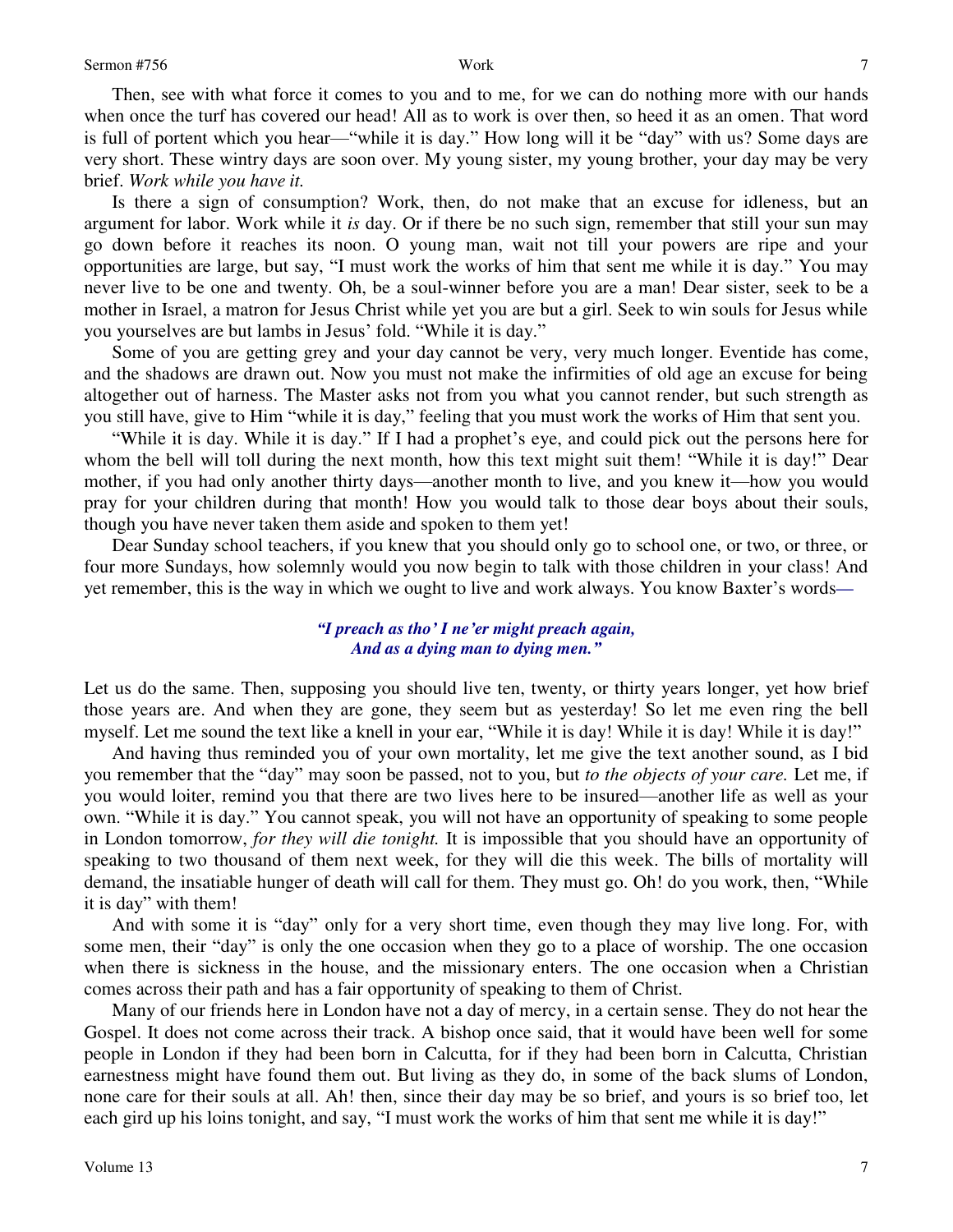You came over Blackfriars Bridge tonight—you may drop down dead on it as you go back! You have come from your house tonight, and you have left at home a dear friend to whom you wish to speak about his soul. Do it tonight, for he may die in the night. I think I read it in the life of Dr. Chalmers, that on one occasion he spent an evening with a number of friends, and there was present a Highland chieftain, a very interesting character. They spent the evening in telling anecdotes of their lives, and repeating extracts from many entertaining works of voyages and travels—spent the evening, as we should think, very properly indeed, and after having very much enjoyed themselves, they went to bed.

 At midnight, the whole family was startled from their sleep, for the Highland chieftain was in the pangs and agonies of death. He went up to his chamber in sound health, but died in the night. The impression upon Chalmers' mind was this, "Had I known that he would have so died, would not the evening have been differently spent? Then ought it not to have been spent in a very different manner by men all of whom might have died?" He felt as if the blood of that man's soul in some measure fell upon him. The occurrence itself was a lasting blessing to him. May it be so to us in the hearing of the story, and from this time forth may we work with all our might "while it is day."

**IV.** We close tonight with the last words of the text: "The night comes when no man can work." Here is the REMEMBRANCER OF OUR MORTALITY.

"The night comes." You cannot put it off. As sure as night comes in its due season to the earth, so death comes to you. There are no arts nor maneuvers by which night can be deferred or prevented, nor by which death can be postponed or altogether adjourned. "The night comes," however much we may dread it, or however much we may long for it. It comes with stealthy tread, surely, and in its appointed time. "The night comes."

 The night comes for the pastor who has labored for his flock. For the evangelist, who has preached with earnestness. For the Sunday school teacher who has loved her charge. For the missionary who has worked for souls. "The night comes." The night comes for the sitters in the pews. For the father, the mother, the daughter, the husband, the wife. "The night comes." Dear hearer, shall you need to be reminded that the night comes for you? Will you take it home to yourself, or will you, nursing man's hapless delusion, "think all men mortal but yourself?" The night comes when the eye shall be closed, when the limbs shall grow cold and stiff, when the pulse shall be feeble, and at last shall stop its beating. "The night comes."

Solomon thought this out for all mankind: "No man has power over the spirit to retain the spirit; neither has he power in the day of death: and there is no discharge in that war." To the Christian worker it is sometimes a dreary thought. I have plans in action for the cause of God, upon some of which I have just newly entered, and I sometimes think I should like to live to see them in greater maturity. Perhaps I may, but I daily feel as if I should not. Constantly it haunts me—I may commence these things, but if I do not do all I can do today, I may never have a tomorrow.

 And therefore I say again what I have said a thousand times in my own soul, that I will do all I can now. As for the years that are to come, they must shift for themselves. It is no use when starting plans to look forward to what they may grow into in years to come, and then to write down as our work what may spring out of our work. No, we must do immediately and at once all that has to be done. God can afford to wait with His work, but we cannot afford to delay with ours. We must work now, "while it is day, for the night comes when no man can work." The coming of the night, though always comfortable to the Christian when he recollects that he shall see his Master, is yet sometimes a very very heavy thought to us who are engaged in many works for Christ, and who would like to live to see some of those works prospering.

 How dreary the conclusion! *"When no man can work."* Mother, you cannot bend over your children and teach them the way of life when you have departed. If you would have them taught in the things of God, your voice at least will never teach them then of the love of Jesus. Missionary, if that district of yours be unattended, and souls are lost, you at least can never make up for the damage you have done, for the mischief which you have caused. Your memory and your love are past. You are gone. The place

Volume 13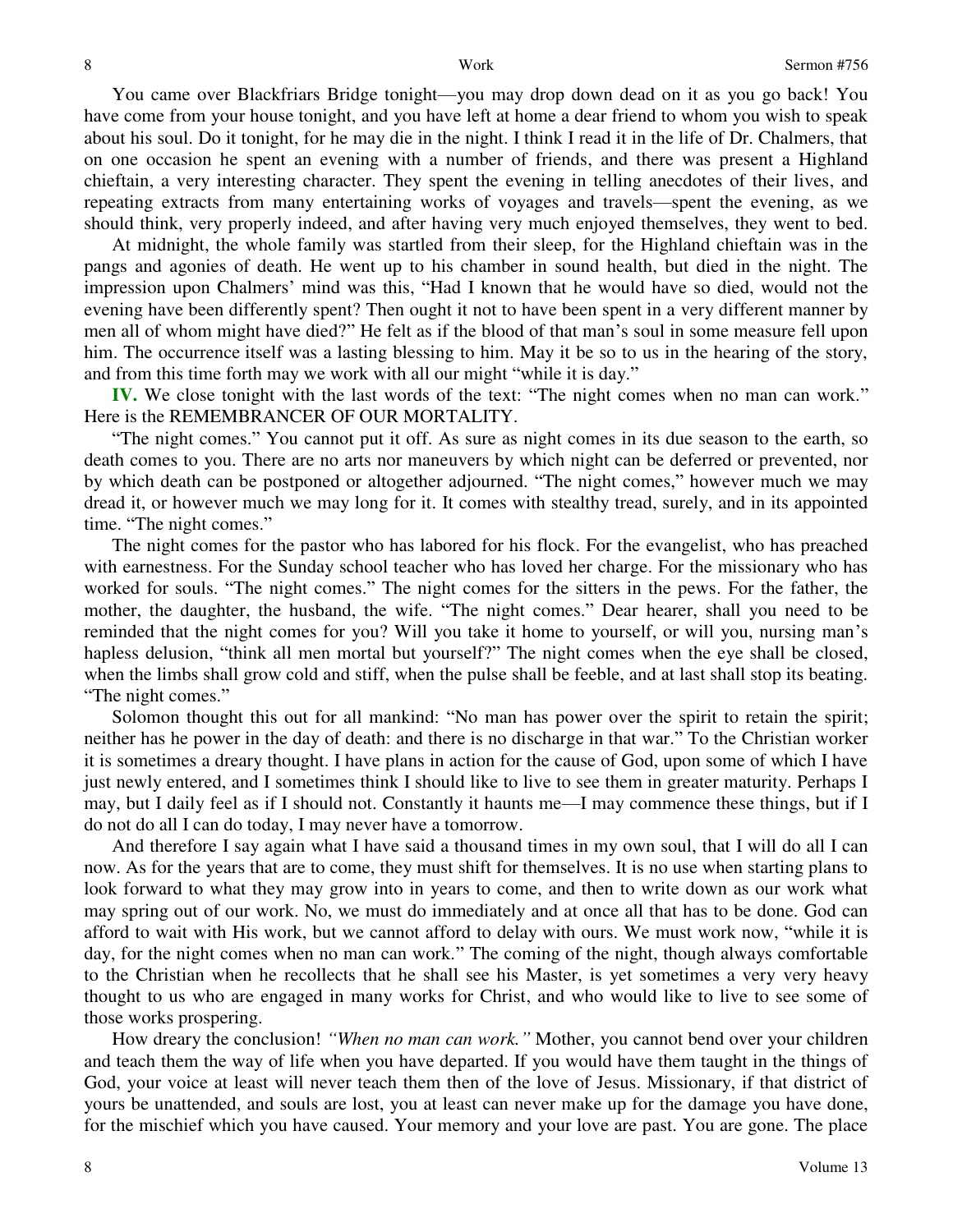that knew you once knows you no more. Amongst the deeds of the living you can take no share. If you lifted, by your example, the floodgates of sin, you cannot return to let them down again, or to stem the current. If you missed opportunities of serving Jesus here, you cannot come back again to retrieve them.

 If one were a warrior, and had lost a battle, one might pant for another day to dawn for another conflict yet to retrieve the campaign. But if you lose the battle of life, you shall never have it to fight again. The tradesman may have gone bankrupt once, but he trusts that, with more careful dealing, he may yet achieve success. But bankruptcy in our spiritual service is bankruptcy forever, and we have no chance of retrieving our loss. It is a night in which no man can work. The myriads before the throne of God can do no service here. The poverty of London they cannot alleviate. Its shame and sin they cannot remove. They can praise God, but they cannot help man. They can sing unto Him that loved them and washed them, but they cannot preach of Him, nor proclaim to those who need to be washed at the fountain that is filled with His blood. It were almost to be desired that they could, for surely they would do the work so much better than we can do it!

 But the Master has decreed otherwise. They must fight no more—they must stand and look on at the battle. They must delve the field no longer—they shall eat the fruit, but they cannot till the soil. The work is left to those who are still here. Let us have no regrets because they cannot join in it, but rather let us thank God that He reserves to us all the honor as well as all the labor. Let us plunge into the work now. As the British soldiers in battle, when few were told by their king that he hoped there was not one man there who desired that they should be more. For, said he, "the fewer the men, the greater each man's share of the honor."

 So let us scarce desire that we should have helpers from the skies. With the might of God upon us, with the open Word still full of precious promises, with the mercy seat still rich in blessing, with the Holy Ghost, the irresistible deity, still dwelling in us, with the precious name of Jesus which makes hell tremble, still to cheer us, let us go forth feeling that we "must work while it is day: for the night comes when no man can work," that we will work while the day lasts—hearing the chariot wheels of eternity behind us, we will speed on with all our might and main.

 But all that I have been saying applies but very little to some of you, for you have never given yourselves to God. You are servants of Satan still, and you cannot serve God. O poor souls, do you know why it is that we want Christian people to be earnest about? Why, it is in order that *you* may be saved. We should not have much need of all this stirring up of Christians if it were not for you. You are without God. You are without Christ. You are on your way to everlasting ruin, some of you. And some of you, too, who have heard the Gospel for many years, and know as much about it as I do, though you know nothing about its power within your own souls.

 Is it not strange that while we are so much in earnest about you, you are not in earnest about yourselves? If there were a woman's child out there in the street, and a dozen women tried to catch it up before it was run over by a carriage, you would think it was a very strange thing if the mother stood by calm and cool, unexcited, or as it were, uninterested about it. And yet here is your soul, and there are full as many people in this venerable chapel tonight who feel anxious about you, and wish they could save you, yet you do not care about your own soul!

 Well, now, if you should be lost forever, it will be no wonder, will it? You do not value yourself at anything. You throw yourself away. Who shall be blamed for this? O dear hearers, shall this be one of the thorns in your pillow forever, "I took no thought about my soul. I set no value upon it, but I carelessly cast it away"? Shall this keen remorse keep up the unquenchable flames that shall forever torture your conscience, "I would not think of everlasting things. I played the fool, and danced my way into hell. I trifled where God was earnest. I was careless where ministers wept. I was frivolous where Christ bled"?

 Oh, I beseech you, consider your ways, and remember that whosoever believes in the Lord Jesus Christ shall be saved! Believe in Him. Trust Him. That is the way of salvation. Rest upon Him. And the Lord grant that when you have so done, being saved, you may feel the impulse of my text and say, "I, too, must join with the band of workers. Saved by Christ, I too must say as Christ said, 'I must work the works of him that sent me, while it is day: for the night comes, when no man can work.'"

Volume 13